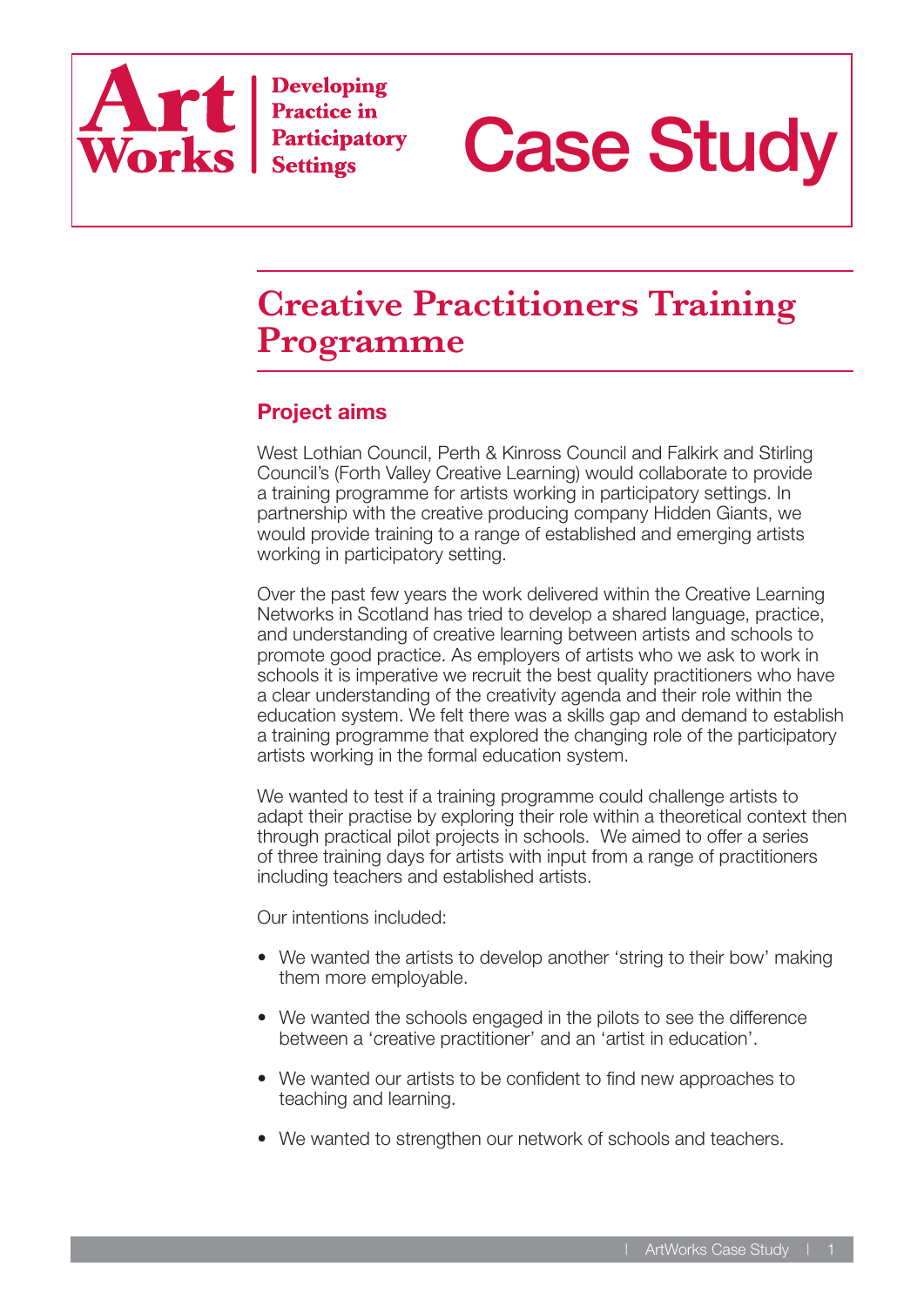The project looked to progress several of the ArtWorks outcomes including: A more professional and confident sector; better infrastructure for training and development; and clear models of practise which can be shared.

#### **What we did**

The project recruited 7 artists at different stages of their careers and with different art forms specialisms, who participated in 3 days of training. The artists then delivered pilot projects in 6 primary schools across 5 local authorities. The project culminated with a daylong event at the Tollbooth in Stirling that attracted over 70 practitioners and teachers from across Scotland.

#### Training Days

The first stage of the programme was 3 training days, held over 3 weeks, in 3 different local authority areas. The days were facilitated by Hidden Giants with specific input from a number of teachers, head teachers and artists. The first session focused on current issues within primary education with input from a head teacher from a local primary. The exercises explored the impact of education policy and curriculum on the creative practitioner and how best to support teachers and pupil shape learning. Through practical exercises, films and case studies the artists were challenged to see their role as a creative catalyst/provocateur/agent and why that label might be more useful within the education system.

Session two focused on secondary education and interdisciplinary learning. A member of the senior management team in Stirling Council led a session on the pressures faced by teachers in an exam driven culture. The group then explored the creative practitioner's role in connecting subjects through project based learning.

Session three supported the group to plan the pilot projects together whilst creating a job description for a creative practitioner. This session laid the foundations for the artists to meet their schools in December to plan their projects to be delivered in January.

#### Pilot Projects

Seven artists worked with 6 schools across 5 local authorities each delivering a 2 month project in response to an initial brief offered by a classroom teacher. The schools identified were part of a wider network that had embraced creative learning philosophy and worked with our practitioners. The project wanted to ensure the artists were able to experiment which meant ensuring the schools had confidence in our approach.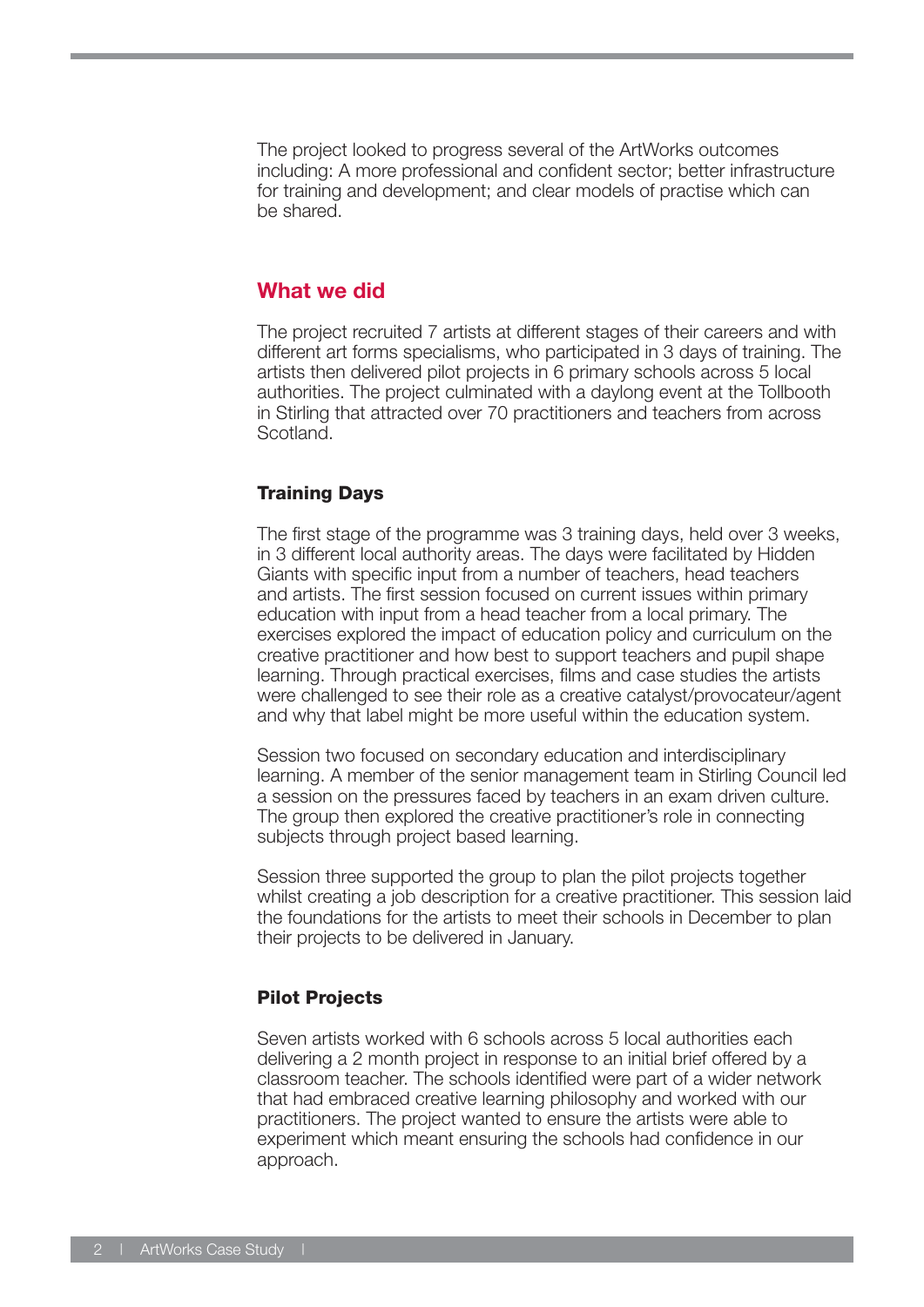

© Antonia Clark Photography

#### The outputs for the 6 projects were very different:

- an unusual take on a history project with P1's
- a Robert Burns immersive event with P7's
- an expansive music project exploring transport with P3's
- a highly original Spanish project with P5's
- an alternative take on internet safety using an axe with P7's
- a science experiment through sculpture with P4's

The 6 projects were incredibly unique and well received by their host schools but they were not the important part of the training. The journey of the artists and how they adapted their approach was our key focus. The artists worked as creative practitioners to liberate their practise and allowing them to break away from traditional practise to find routes into different curriculum areas, art forms and philosophical questions. They realised they were not necessarily there to make art but instead explore a context in collaboration with the teacher and pupils.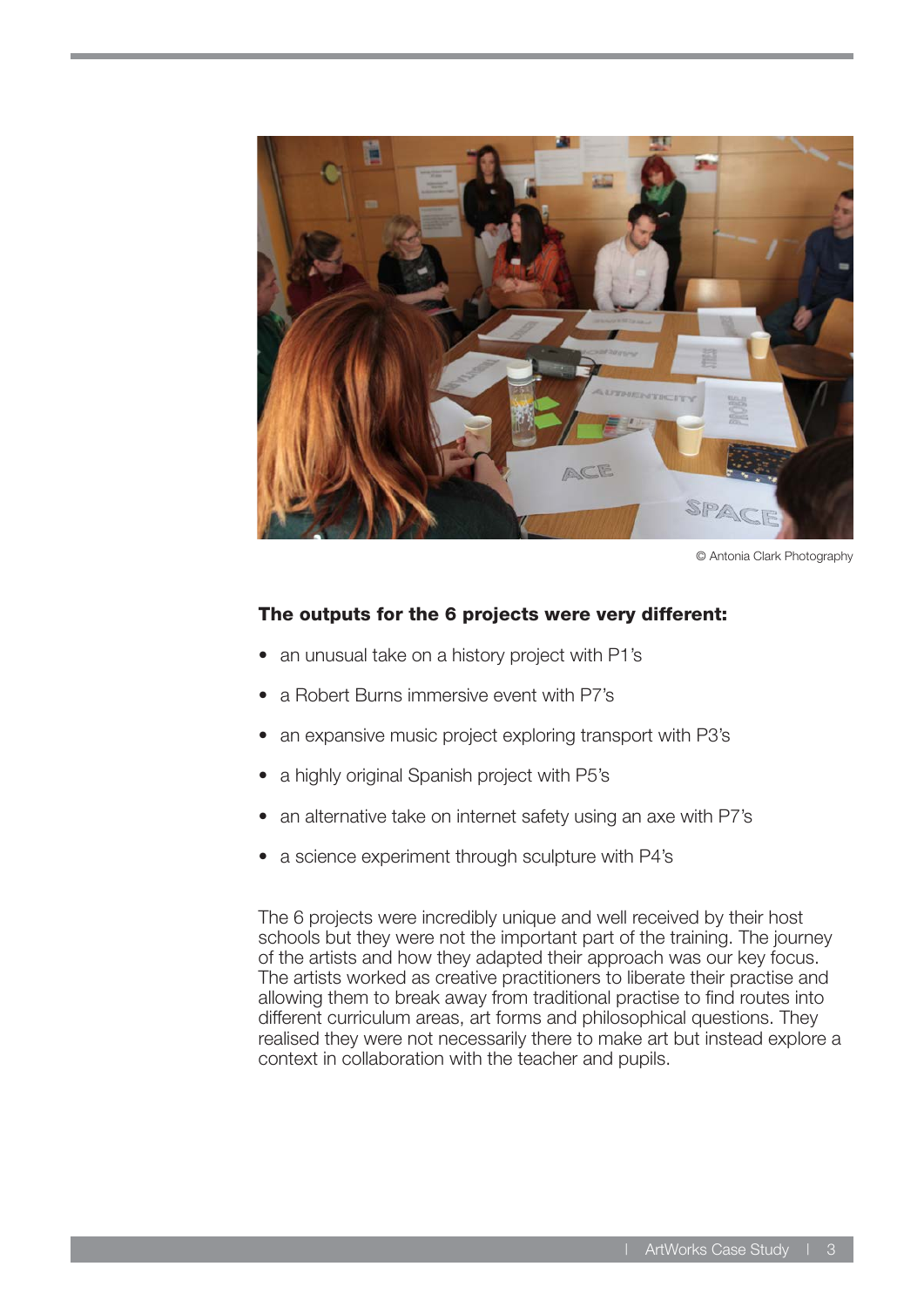### **What the project achieved**

One of the key learning that emerged from the 3 days of training was the importance of artists and teachers being in the same room and finding a shared language – one that unites them as learning practitioners. The training aimed to break down assumptions and address historical notions of schools, artists, and education. If artists are to adapt their approach when working in schools there is a need for open and honest conversations to happen that bring people together to better understand each other. We often hold onto the folklore of the past which can restrict an artist and teacher as they predict what will happen before a project has started. There is a need to address the culture of 'teacher sitting marking in the corner' and 'artists being frustrated'. This can only happen if we find shared language and do things differently.

The training allowed the artists to focus on the planning of the project and not the delivery. Despite obviously wanting a high standard of delivery in classrooms the emphasis was always on the collaboration with the teacher and in the planning. Employers and schools are often too quick to send artists to deliver something without appreciating, if they were to consult the artists first, they may find something different and potentially more enriching would emerge. The training helped the artists and teachers see the potential of starting with very little, embracing the unknown and working out.

It became clear the artists were not there to replicate or reinforce the curriculum but to help pupils and teachers reimagine it. This was a crucial part of the learning. Suddenly an artist in a school became a potent strategic collaborator that was comfortable in a classroom but also seemed to support the overall vision of the school. If we support artists to position themselves within these roles we start to see transformation within our education system.

To allow this to happen we need to support more artists to question their role within the education system. The training asked questions about the historical notion of the visiting artists making art with children. The trainee artists were challenged to consider what the implications would be if they didn't make art at all or if they changed art form? As a result all the artists found new routes into different aspects of their practice which they had either forgotten or not deemed relevant when working in schools. These were often the skills we use during a creative process: the questioner, the disruptor, the researcher, the collaborator, the critical thinker, the maker, the risk taker. Suddenly when you place these skills within a restrictive system they become incredibly useful.

To support artists who work in schools we need those who employ them to have a better understanding of how best to utilize their skills, i.e do you send them in to make art or do they have another purpose. We need employers to understand the difference between employing an artist in education and a creative practitioner/catalyst/agent.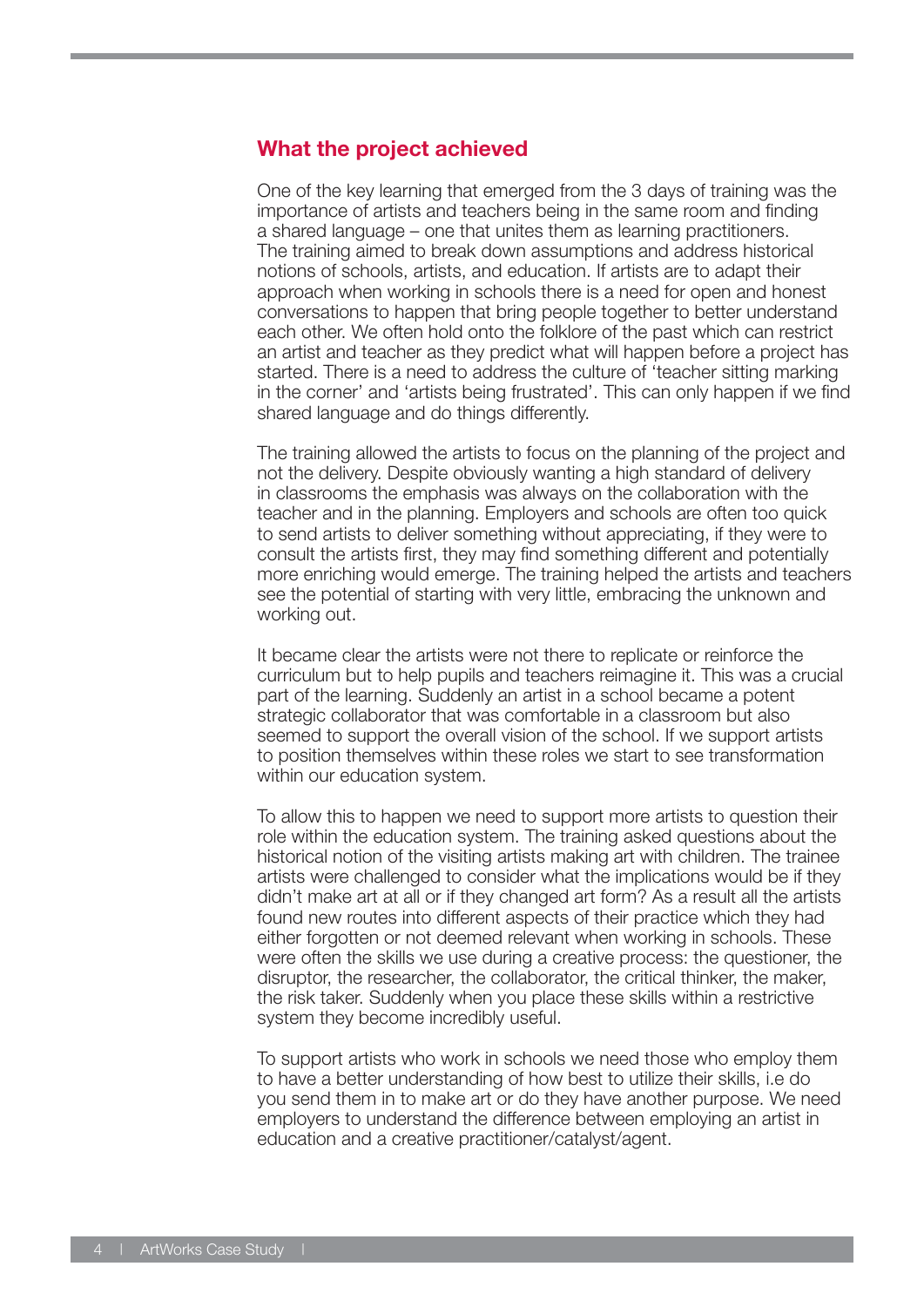The triangulation of training needed for artists, schools and employers is critical. We learned we have a healthy network of likeminded practitioners but we want to work with more which means capacity building the key stakeholders and getting everyone to think differently about how to employ and work with artists in schools.

As a result of the training we have 7 artists who are working differently in schools. These artists will have a huge impact on the pupils they work with but more importantly the staff they collaborate with. There is a critical need for more trained creative practitioners to be working with teachers to support them to deliver a creative curriculum fit for the 21st century.

Our network of schools has strengthened and grown. The teachers who partnered with the artists are keen to learn more and have indicated they have adapted their practice as a result of the collaboration. We want a body of schools in Scotland to adopt a creative approach and pioneer new approaches to teaching and learning.

The local authorities involved in the project have increased their portfolio of case studies of quality creative learning projects within their local area. They have started discussions with other schools to develop new projects during the academic term 16/17.

One of the areas (Forth Valley) will host a 2 day national conference in June highlighting the approach adopted and aims to draw attention to the training project.

#### **Lessons learned**

This pilot project reinforced for participants the fact that there is a lack of information within the school system around the role of the creative practitioner at present, which was one of the driving contextual factors for the project in the first place. Despite some of the teachers having previously worked with us they still had an expectation of an artist coming to their school to 'paint a mural'. We feel the training has highlighted a need for more training but also more education for teachers into the benefits of collaborating with a creative practitioner.

Despite offering mentoring support to the artists they did not take up the offer. It was felt this was due to lack of time and logistical issues. In future training it would be useful to explore how mentoring could be built in to support the artists throughout.

We now recognise the need to build on our infrastructure to support more training opportunities in the future. Over the past 3 years we have developed an informal relationship that brings 5 local authorities and Hidden Giants together to share, collaborate and plan. We believe there is a need to strengthen this collaboration to ensure our infrastructure is able to progress the learning from this training.